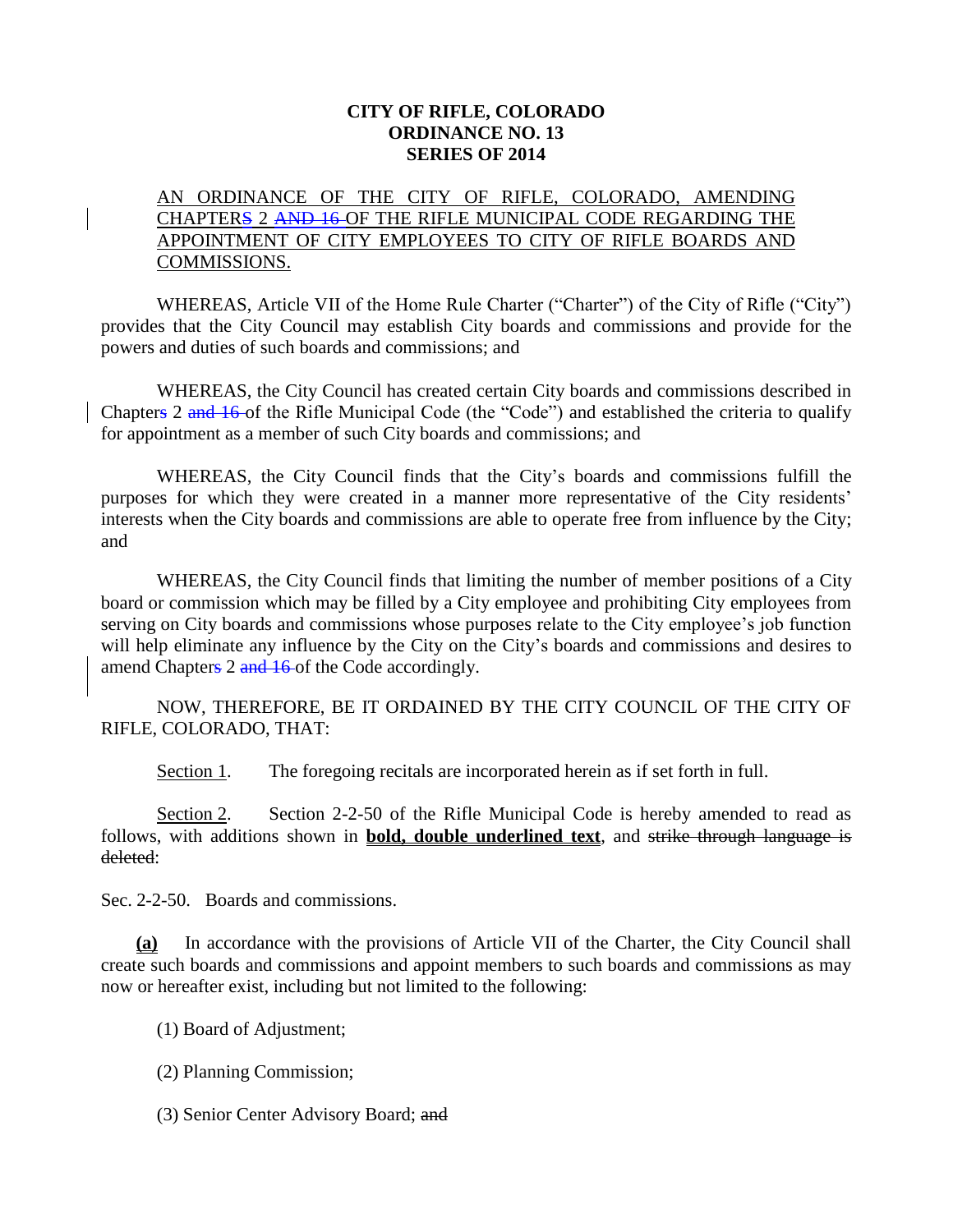City of Rifle, Colorado Ordinance No. 13, Series of 2014 Page 2 of 5

(4) Tree Board.**;**

#### **(5) Public Safety Citizen Advisory Board;**

**(6) Parks and Recreation Advisory Board;**

**(7) Urban Renewal Authority;**

**(8) Housing Authority; and**

**(9) Visitor Improvements Fund Advisory Board.**

**(b) As set forth elsewhere in this Code with respect to appointment of the members of specific boards and commissions, at no time shall the City Council appoint:**

**(1) More than one (1) City employee as a member or alternate member of any City board or commission unless otherwise expressly provided for in this Code; and**

**(2) Any City employee as a member or alternate member of a City board or commission whose purposes or responsibilities directly relate to the City employee's job function.**

**(c) In the event a member of a City board or commission becomes a City employee during the term of office for which the member has been appointed, the member or alternate member may serve out the remainder of the term.** 

**(d) Any City employee who applies for appointment to a City board or commission shall affirmatively state on his or her application for appointment that he or she is an employee of the City.**

Section 3. Section 2-5-40(b) of the Rifle Municipal Code is hereby amended to read as follows, with additions shown in **bold, double underlined text**, and strike through language is deleted:

Sec. 2-5-40. Public Safety Citizen Advisory Board.

(b) Membership. The Public Safety Citizen Advisory Board shall consist of nine (9) voting members plus one (1) alternate member with voting rights only in the absence of a regular member. In the event a regular member of the Public Safety Citizen Advisory Board resigns or is removed from his or her position, the alternate, if interested in filling that position, will be required to submit an application and participate in the appointment process. The City shall be responsible for advertising for positions that need to be filled. The Chair or acting Chair of the Public Safety Citizen Advisory Board shall be responsible for notifying the City Manager if and when there is a vacancy due to a resignation or other reason within two (2) weeks of the vacancy. **Membership on**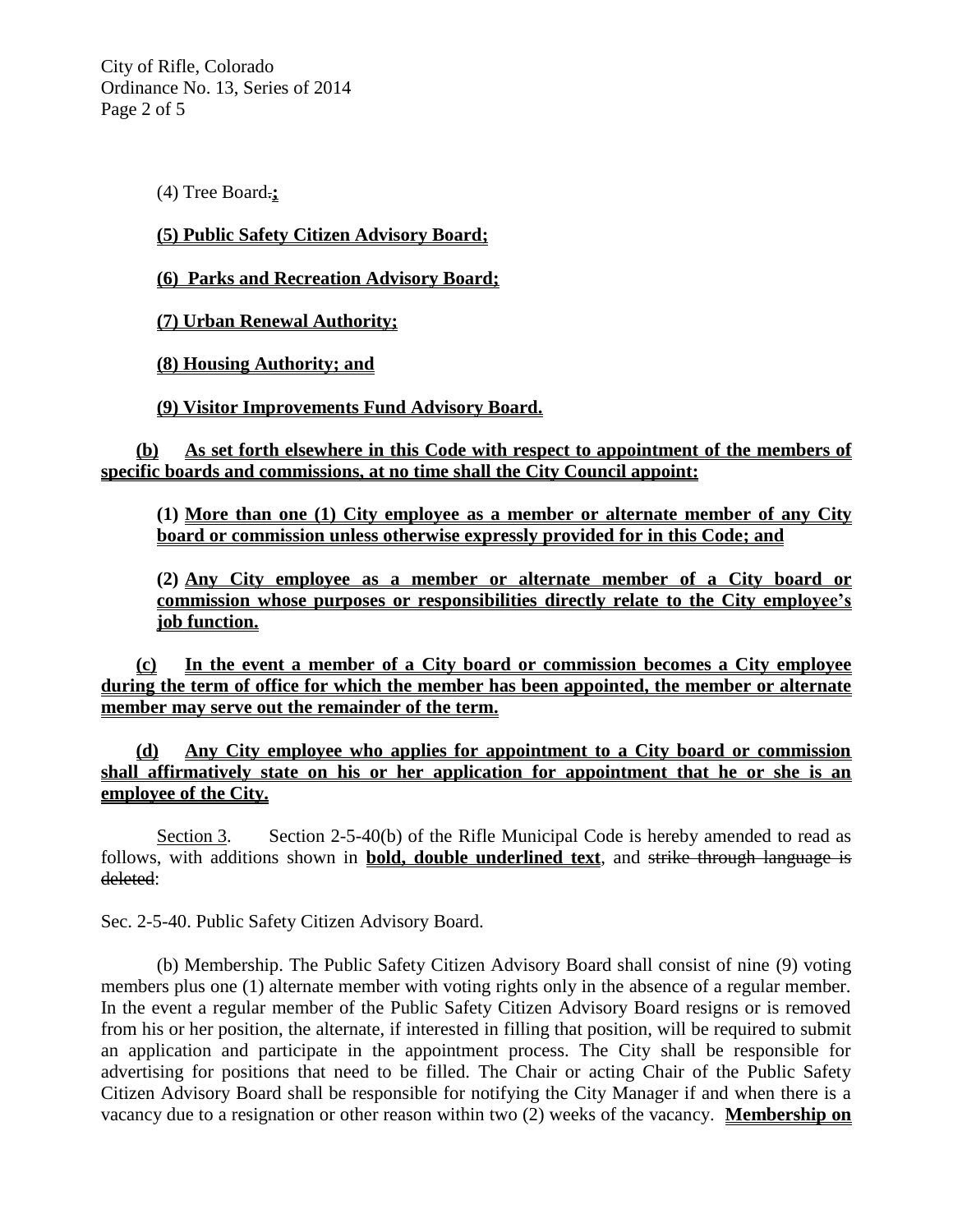City of Rifle, Colorado Ordinance No. 13, Series of 2014 Page 3 of 5

### **the Public Safety Citizen Advisory Board shall be in compliance with Section 2-2-50(b) of this Code.**

Section 4. Section 2-6-30 of the Rifle Municipal Code is hereby amended to read as follows, with additions shown in **bold, double underlined text**, and strike through language is deleted:

Sec. 2-6-30. Membership.

The Planning Commission shall consist of seven (7) members who shall be bona fide residents of the City and who shall hold no other municipal office. The Planning Commission shall also consist of two (2) alternate members with the same qualifications as regular members. The regular and alternate members of the Planning Commission shall be appointed by the City Council. **Membership on the Planning Commission shall be in compliance with Section 2-2-50(b) of this Code.**

Section 5. Section 2-7-20(a) of the Rifle Municipal Code is hereby amended to read as follows, with additions shown in **bold, double underlined text**, and strike through language is deleted:

Sec. 2-7-20. Membership and qualifications.

(a) The Senior Center Advisory Board shall consist of seven (7) members and two (2) alternates, to be appointed by the City Council. The Senior Center Advisory Board will be divided into three (3) classes for the purposes of providing overlapping terms of office. The first class shall consist of two (2) members and one (1) alternate, the second class shall consist of two (2) members and one (1) alternate and the third class shall consist of three (3) members. Each class will serve a term of three (3) years, expiring on April 15 of the final year of the term. The members and alternates of a class whose term is expiring will serve until their successors are appointed by the City Council. **Membership on the Senior Center Advisory Board shall be in compliance with Section 2-2-50(b) of this Code**.

Section 6. Section 2-8-20(a) of the Rifle Municipal Code is hereby amended to read as follows, with additions shown in **bold, double underlined text**, and strike through language is deleted:

Sec. 2-8-20. Membership.

(a) The Tree Board shall consist of seven (7) members, of which one (1) shall be a City Council member, the City Manager or his or her duly authorized representative and five (5) citizens of the City who are interested and enthusiastic about improving and protecting trees, who shall be recommended by the Mayor and approved by a majority vote of the City Council. The Tree Board shall be governed by bylaws recommended by the Tree Board and approved by the City Council. **Membership on the Tree Board shall be in compliance with Section 2-2-50 (b) of this Code**.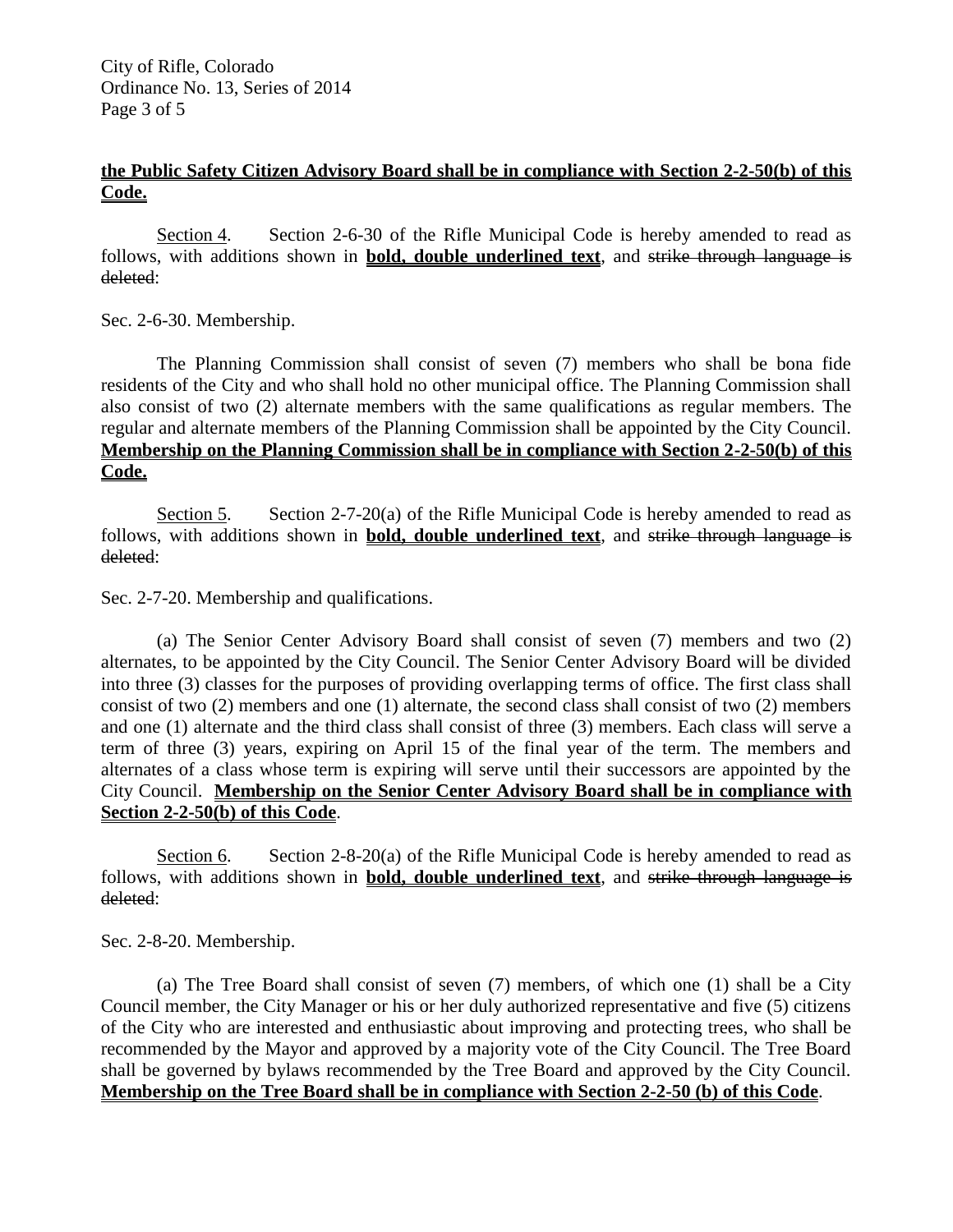City of Rifle, Colorado Ordinance No. 13, Series of 2014 Page 4 of 5

Section 7. Section 2-9-20(a) of the Rifle Municipal Code is hereby amended to read as follows, with additions shown in **bold, double underlined text**, and strike through language is deleted:

Sec. 2-9-20. Membership.

(a) The Parks and Recreation Advisory Board shall consist of seven (7) voting members, plus one (1) alternate member with voting rights only in the absence of a regular member. Six (6) members shall be bona fide residents of the City, and one (1) member may be a nonresident living in the Rifle area. One (1) of the members shall be a representative of the senior population at least fifty-five (55) years of age or older. The Recreation Director and the Parks Director of the City shall be ex officio, nonvoting members of the Parks and Recreation Advisory Board. **Membership on the Parks and Recreation Advisory Board shall be in compliance with Section 2-2-50 (b) of this Code; provided, however, that neither the City's Recreation Director nor the Parks Director shall be counted as a City employee for purposes of the limitation set forth in Section 2-2-50 (b).**

Section 8. Section 2-11-20 of the Rifle Municipal Code is hereby amended to read as follows, with additions shown in **bold, double underlined text**, and strike through language is deleted:

Sec. 2-11-20. Membership.

The Housing Authority Board shall consist of five (5) members, no more than one (1) of whom may be a City official, who shall serve for five-year terms. **Membership on the Housing Authority Board shall be in compliance with Section 2-2-50 (b) of this Code**. **A** Bboard members shall hold office until his or her successor has been appointed and has qualified. Vacancies, other than by reason of expiration of terms, shall be filled for the unexpired term. The City Council, pursuant to the authority granted by Section 29-4-205(3)(a), C.R.S., shall appoint the members of the Housing Authority Board as positions become vacant.

Section 9. Section 2-12-20(a) of the Rifle Municipal Code is hereby amended to read as follows, with additions shown in **bold, double underlined text**, and strike through language is deleted:

Sec. 2-12-20. Membership.

(a) The Visitor Improvements Fund Advisory Board shall consist of seven (7) voting members, plus one (1) alternate member with voting rights only in the absence of a regular member, all of which but one (1) shall be bona fide residents of the City or appointed representative of a business in the City. City staff members shall not be precluded from being on the Visitor Improvements Fund Advisory Board and need not be a resident of the City. **Membership on the Visitor Improvements Fund Advisory Board shall be in compliance with Section 2-2-50 (b) of this Code**. Any nonresident City staff member **employee** or nonresident owner or owner-appointed representative of a business in the City appointed to the Visitor Improvements Fund Advisory